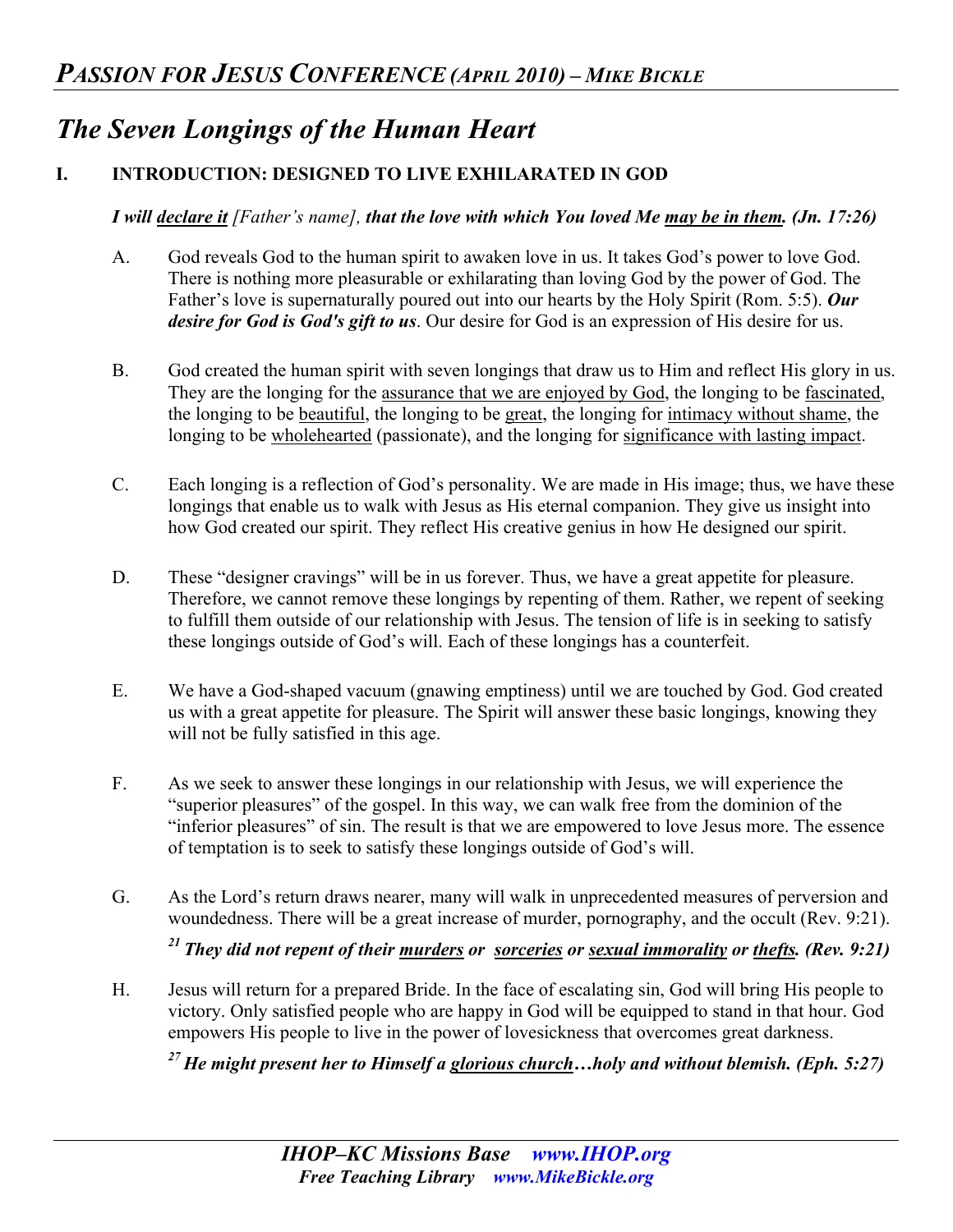### **II. LONGING #1: THE LONGING FOR ASSURANCE OF BEING ENJOYED BY GOD**

# *9 As the Father loved Me, I also have loved you. (Jn. 15:9)*

*23 That the world may know that You [Father]…have loved them as You have loved Me. (Jn. 17:23)* 

- A. Every person was created with a craving in their heart to be pursued, delighted in, and enjoyed, first by God and then by family and friends. I believe the most prevailing stronghold of the mind is related to the fear of rejection and the trauma of shame. The feeling that we have gone too far in our sin to be forgiven creates great "emotional traffic" in us that drains our strength.
- B. Our longing to be enjoyed by God is fulfilled as we receive the revelation of God's emotions (affections) as our Father and Bridegroom. This begins with understanding the finished work of the cross. As we understand *what* Jesus did on the cross, then we can understand *why* He did it.
- C. There is a difference between rebellion and spiritual immaturity in those who sincerely seek to obey God. God is angry about rebellion but feels affection for immature believers who love Him.
- D. It is not so difficult to believe that God enjoys and loves us in heaven or even on the earth after we are spiritually mature. However, God enjoys us even now, in our spiritual immaturity! Jesus described the Father and the angels rejoicing, or feeling joy, over repentant prodigals (Lk. 15:4- 5, 8-10, 20). Our hearts are awakened in love by the assurance that God enjoys us.

*20 He arose and came to his father. When he was still a great way off, his Father saw him and had compassion, and ran and fell on his neck and kissed him. (Lk. 15:20)* 

<sup>23</sup> "Bring the fatted calf here and kill it, and let us eat and be <u>merry</u>; <sup>24</sup> for this my son was *dead and is alive again; he was lost and is found." And they began to be merry. (Lk. 15:23-24)* 

E. Even when Jesus corrects us, He does not reject us. He corrects us because He so desires us. <sup>12</sup> For whom the LORD <u>loves</u> He corrects, just as a father the son in whom he delights. *(Prov. 3:12)* 

# **III. LONGING #2: THE LONGING TO BE FASCINATED**

# *17 Your eyes will see the King in His beauty… (Isa. 33:17)*

- A. There is a craving in our spirit to be fascinated, to marvel and be awestruck and filled with wonder. The entertainment industry has identified this longing and made much profit from it. When God reveals God to the human spirit we experience "divine entertainment" at its highest.
- B. David's heart was preoccupied with God while his hands were occupied with leading the nation. Without having a sense of awe, we live aimlessly and in boredom. A spiritually bored believer is weak and vulnerable to Satan. A fascinated believer is strong and equipped to face temptation.

*4 One thing I desired…all the days of my life, to behold the beauty of the LORD. (Ps. 27:4)*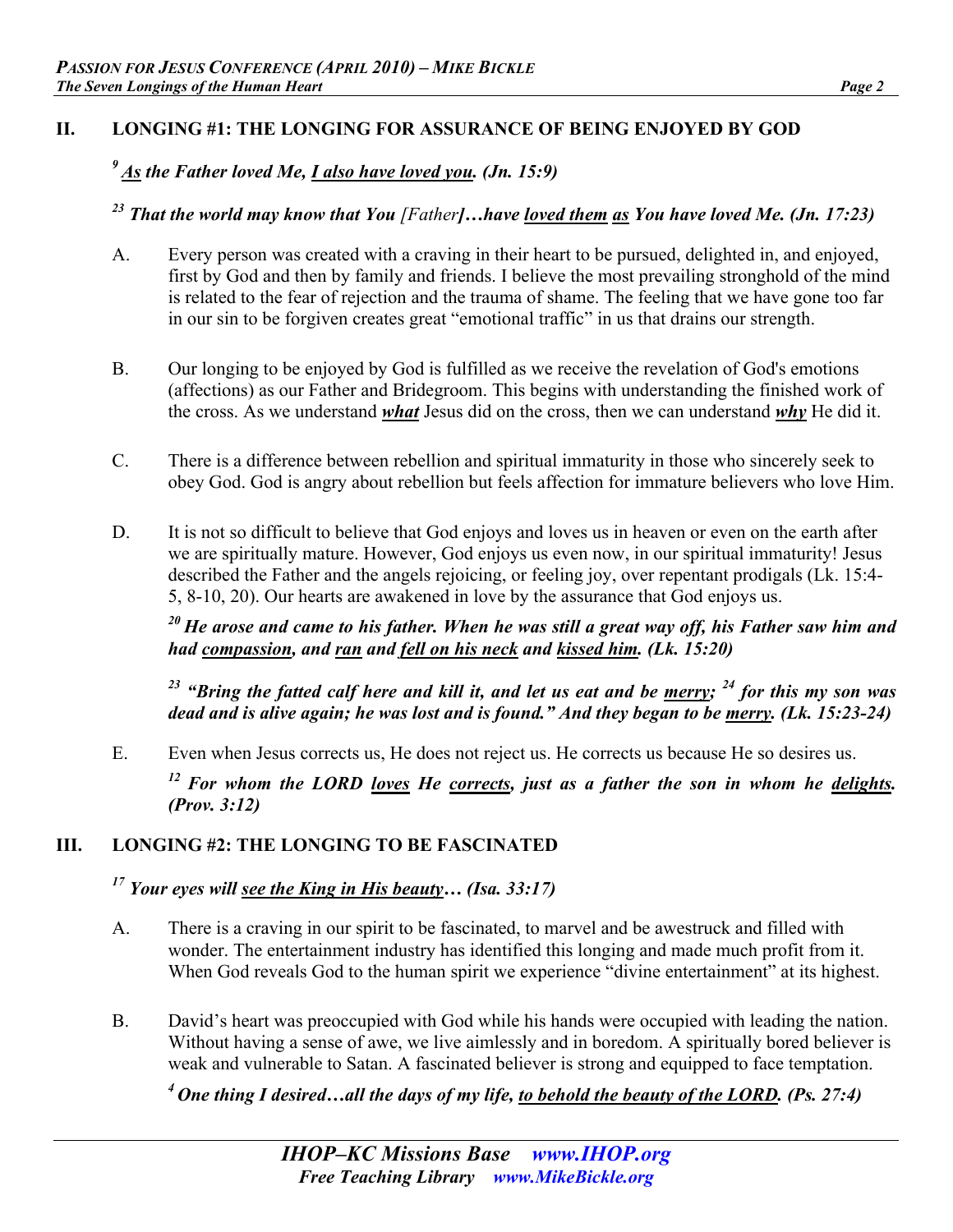### **IV. LONGING #3: THE LONGING TO BE BEAUTIFUL**

# *17 Let the beauty of the LORD our God be upon us… (Ps. 90:17)*

A. Our beautiful God created us in such a way that we long to possess and feel His imparted beauty. The beauty that God possesses is the very beauty that He imparts to us through His salvation. His own beauty is transferable to humans through Jesus!

*<sup>3</sup> To give them beauty for ashes, the oil of joy for mourning. (Isa. 61:3)*

B. Our culture has an obsession with physical beauty and seeks to answer this legitimate longing in a wrong way. Many pursue beauty at great lengths, because they feel unsettled without it.

#### **V. LONGING #4: THE LONGING TO BE GREAT**

*26 Whoever desires to become great among you, let him be your servant. 27 And whoever desires to be first among you, let him be your slave. (Mt. 20:26-27)*

A. The great God created us to be great. Therefore, we have a desire for greatness and success. We were made to be crowned with glory, honor, and nobility.

*7 You have crowned him with glory and honor… (Heb. 2:7)* 

B. Some misunderstand this God-given longing and repent of it, hoping to remove it. We cannot remove this God-given longing, but we can repent of pursuing it in an illegitimate way.

*<sup>19</sup> Whoever does and teaches them [God's commands], he shall be called great in the kingdom of heaven. (Mt. 5:19)* 

C. He meets our longing for greatness by giving us a position of authority with Him that surpasses the highest ranking angels. We will co-rule with Jesus (Rom. 8:17). Believers are at the pinnacle of power in the created order. The Church is part of the aristocracy or the ruling class in eternity.

<sup>21</sup> To him who overcomes I will grant to sit with Me on My throne  $\ldots$  (Rev. 3:21)

# **VI. LONGING #5: WE LONG FOR INTIMACY WITHOUT SHAME**

#### *12 For now we see in a mirror, dimly, but then face to face. Now I know in part, but then I shall know just as I also am known. (1 Cor 13:12)*

A. We long for intimacy without shame in knowing and being known by God. Intimacy involves a two-way knowing. God knows the secrets of our heart and entrusts the secrets of His heart to us. To be fully known without shame and to be free from the fear of being left alone is exhilarating.

# *14 The secret of the LORD is with those who fear Him… (Ps. 25:14)*

B. He rejoices and celebrates with us as He shares our triumphs. He understands the secret aspects of our life that are unknown, unnoticed, and misunderstood by others.

*15 Rejoice with those who rejoice…weep with those who weep… (Rom. 12:15)*